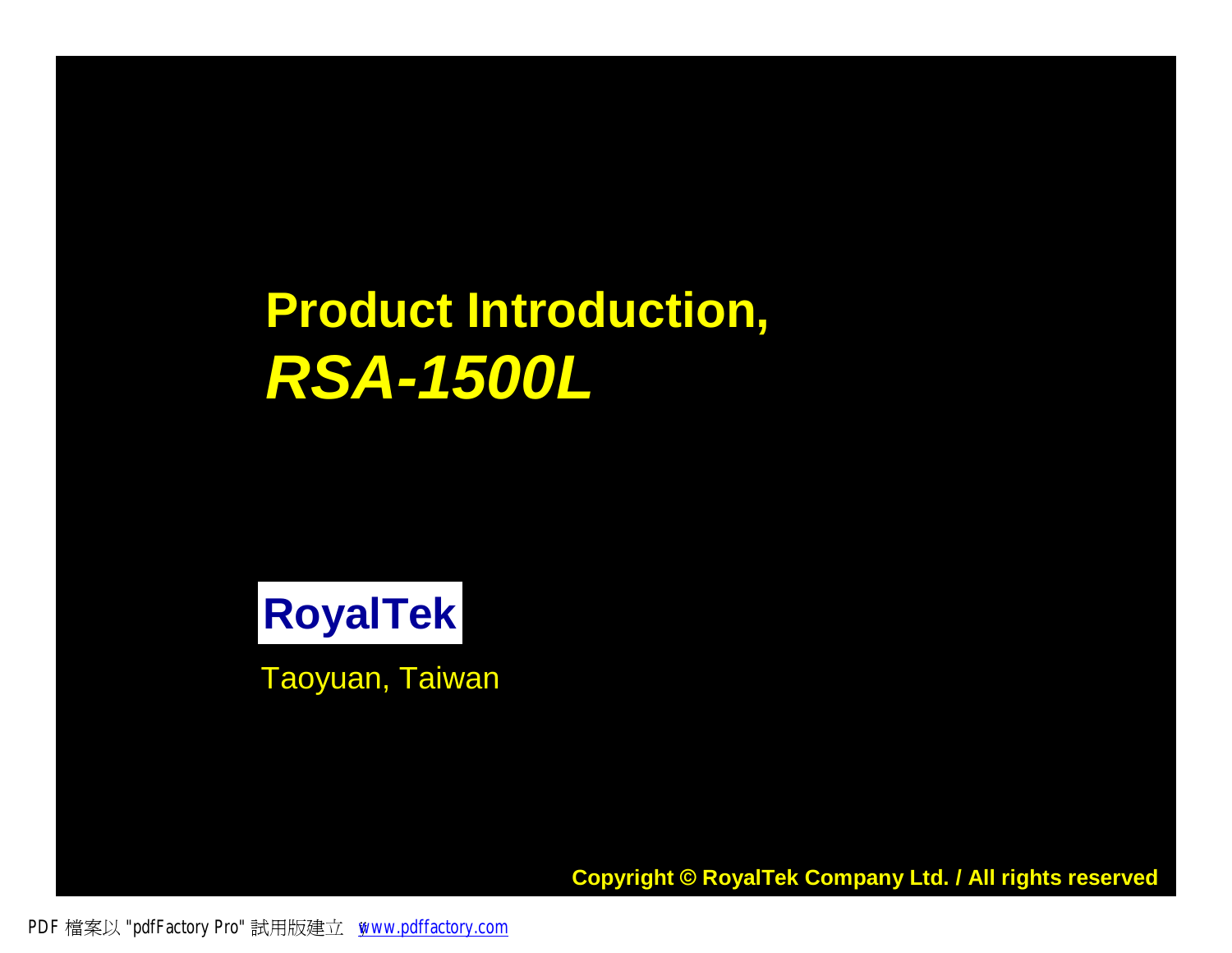

#### • **RSA-1500L Introduction**

- Images & Dimension
- Features
- General Specification
- Design Appendix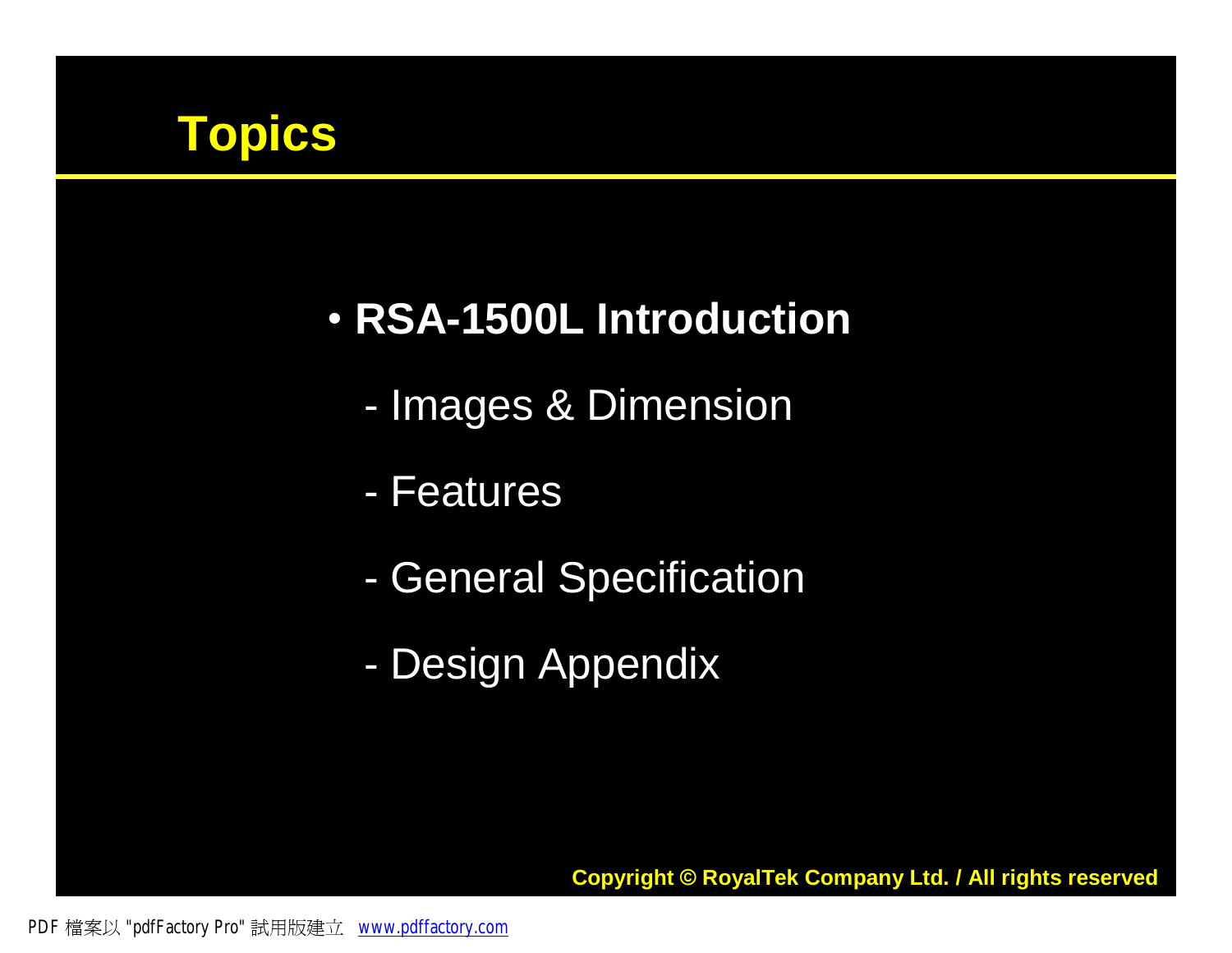#### **RSA-1500L Images & Dimension**



PDF 檔案以 "pdfFactory Pro" 試用版建立 [www.pdffactory.com](http://www.pdffactory.com)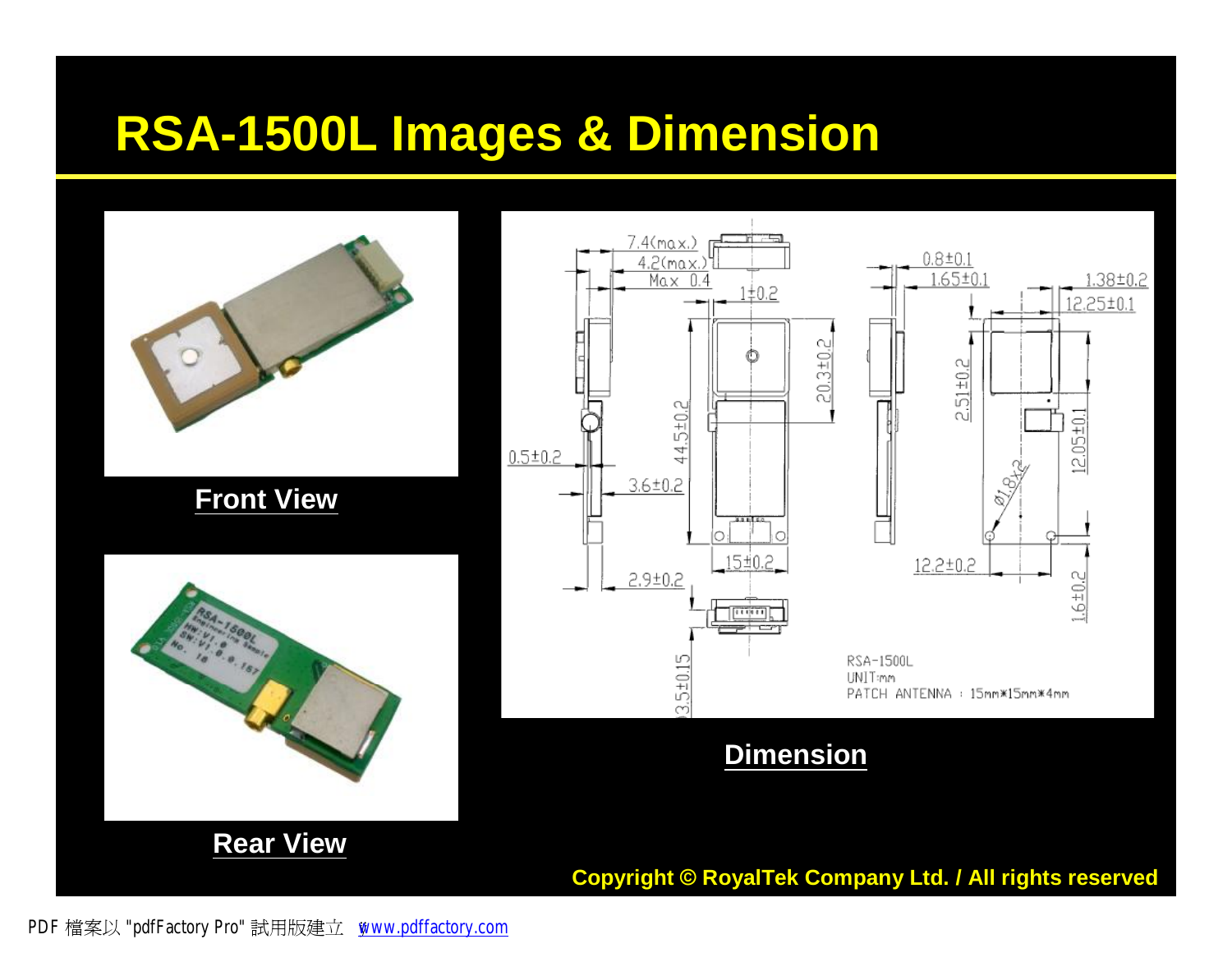#### **RSA-1500L Features**

- 20 parallel channels
- Build in Patch Antenna, LNA and Saw Filter
- Operable from 3.3V/48mA in continuous mode.
- Wire to board connector
- TCXO design
- 0.1 second reacquisition time
- Small form factor with embedded SiRFstarIII single chip technology.
- NMEA-0183 compliant protocol/custom protocol.
- 4 Mbits Flash Memory
- Enhanced algorithm for navigation stability
- Excellent sensitive for urban canyon and foliage environments.
- SBAS (WAAS, EGNOS and MSAS) support
- Auto recovery while RTC crashes
- Trickle power supported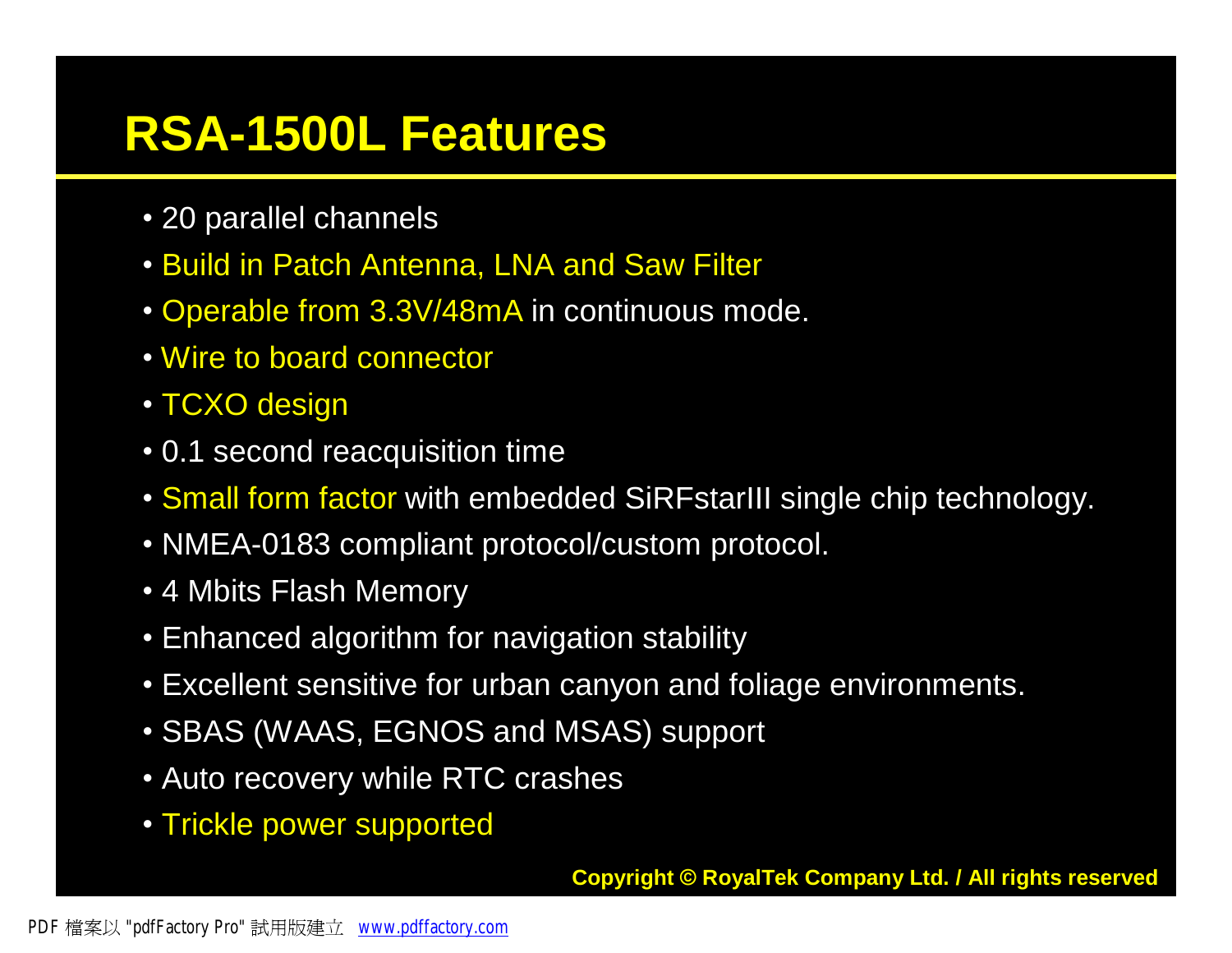#### **RSA-1500L General Specification (1)**

| <b>GPS Receiver General Specification</b> |                              |  |  |  |
|-------------------------------------------|------------------------------|--|--|--|
| <b>Chipset</b>                            | SiRF Star III, GSC3f/LP      |  |  |  |
| <b>Frequency</b>                          | L1 1575.42MHz.               |  |  |  |
| Code                                      | C.A. Code.                   |  |  |  |
| <b>Channels</b>                           | 20                           |  |  |  |
| <b>Chipset Sensitivity</b>                | -159dBm (Acquisition)        |  |  |  |
| <b>Chipset cold start</b>                 | 35 sec @ open sky (Typical)  |  |  |  |
| <b>Chipset warm start</b>                 | 35 sec @ open sky (Typical)  |  |  |  |
| <b>Chipset hot start</b>                  | 1 sec @ open sky (Typical)   |  |  |  |
| <b>Reacquisition</b>                      | 0.1 sec typical              |  |  |  |
| <b>Position accuracy</b>                  | 3 meters at 2D RMS (w/o aid) |  |  |  |
| <b>Maximum altitude</b>                   | 18,000 m                     |  |  |  |
| <b>Maximum velocity</b>                   | $514 \text{ m/s}$            |  |  |  |
| <b>Update rate</b>                        | 1Hz                          |  |  |  |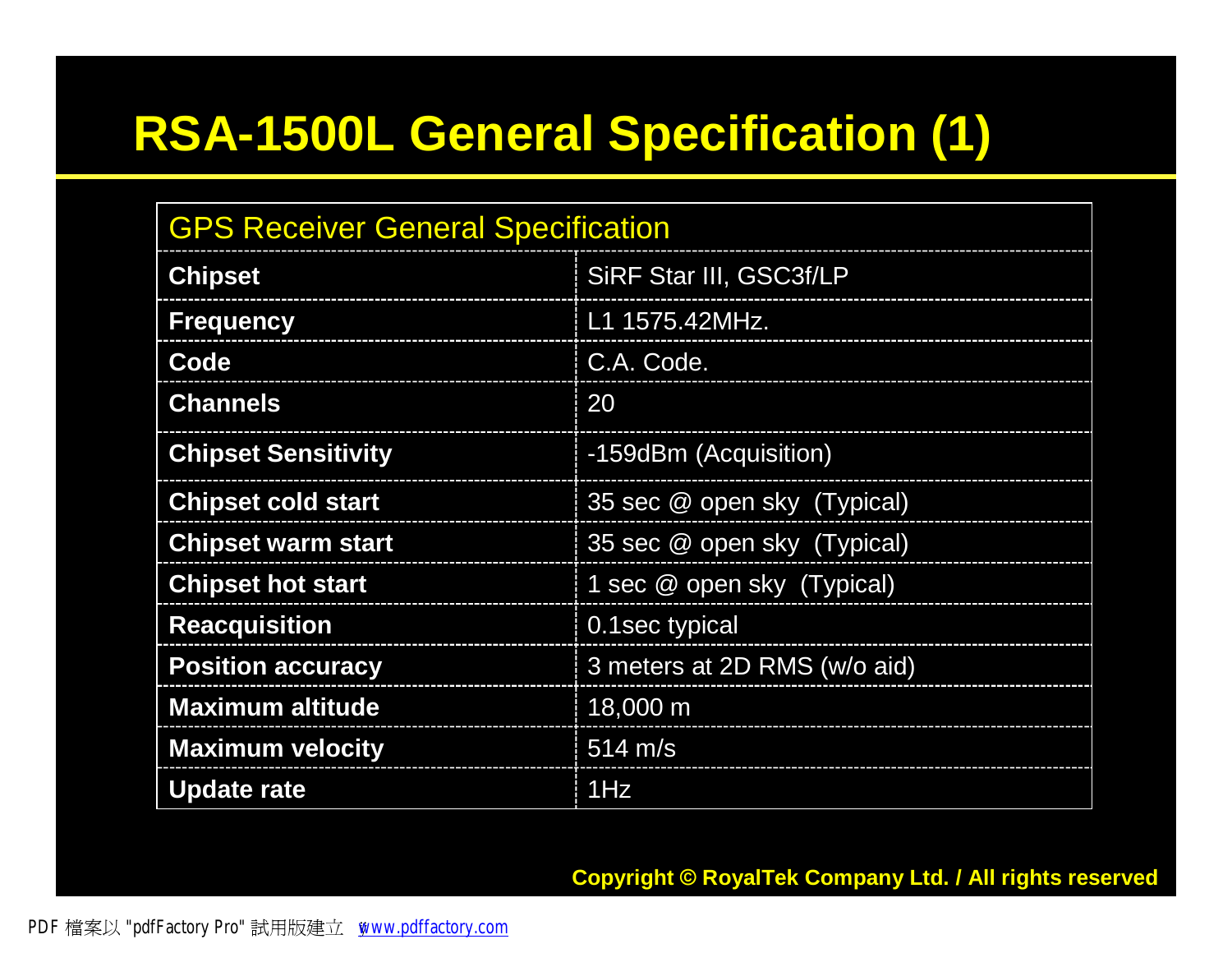#### **RSA-1500L General Specification (2)**

| Interface                      |                                                                                     |  |  |  |
|--------------------------------|-------------------------------------------------------------------------------------|--|--|--|
| <b>LNA</b>                     | 25dB Gain. (Typical)                                                                |  |  |  |
| I/O Pin                        | 6-pin                                                                               |  |  |  |
| <b>Mechanical requirements</b> |                                                                                     |  |  |  |
| <b>Dimension</b>               | 44.5*15.2*7.4 (±0.2) mm                                                             |  |  |  |
| Weight                         | 8.3 grams                                                                           |  |  |  |
| <b>Power consumption</b>       |                                                                                     |  |  |  |
| <b>Vcc</b>                     | DC $3.3 \pm 5\%$                                                                    |  |  |  |
| <b>Current</b>                 | < 50mA@3.3V Typical. (Tracking mode)<br>< 48mA@3.3V Typical. (Acquisition mode)     |  |  |  |
| <b>Environment</b>             |                                                                                     |  |  |  |
| <b>Temperature</b>             | Operating temperature : $-20 \sim +85^{\circ}$<br>Storage temperature : -40 ~ +85°C |  |  |  |
| <b>Humidity</b>                | ≤95%                                                                                |  |  |  |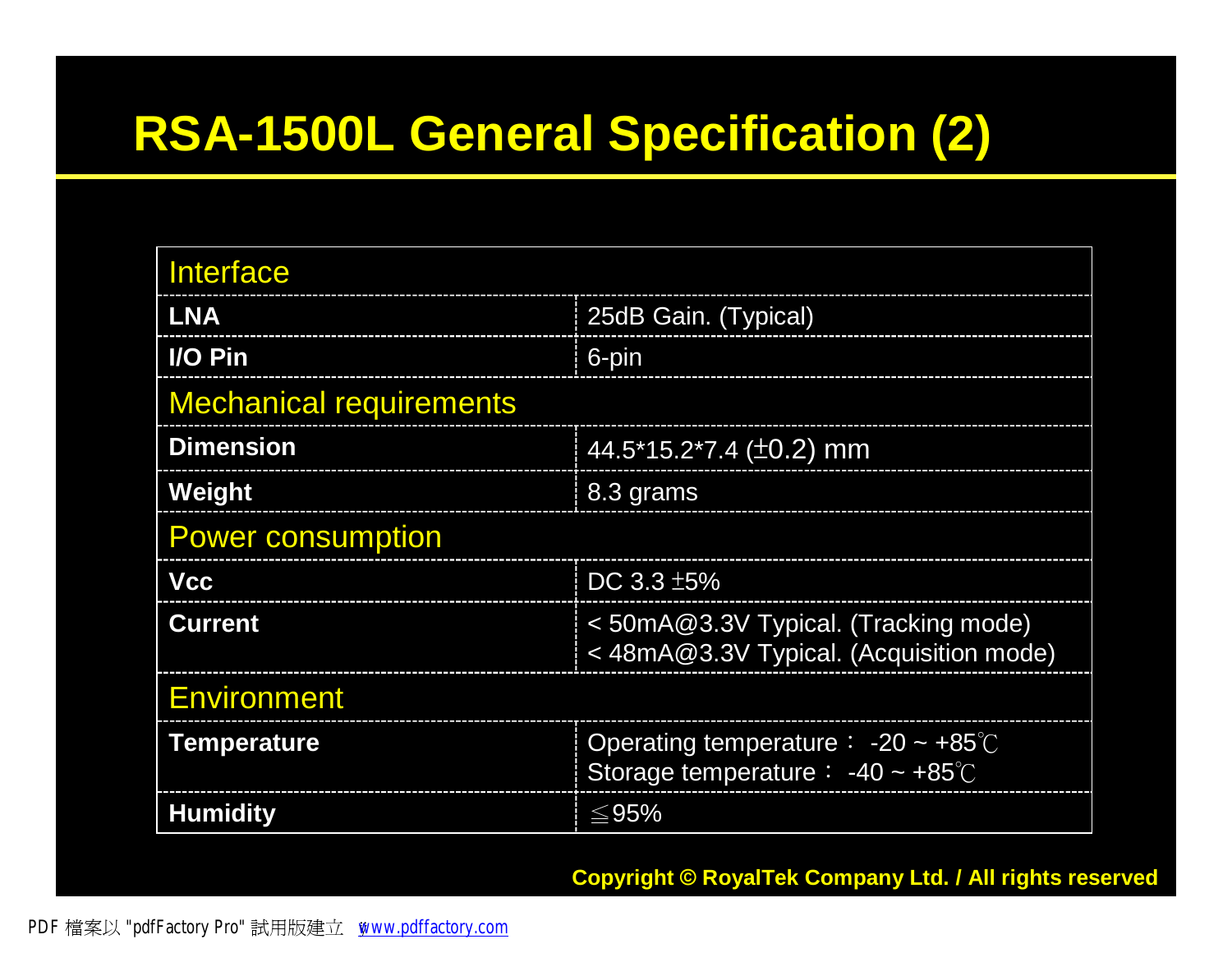### **RSA-1500L Design Appendix (1)**



|   | Pin # Signal Name   I/O   Description |          |                                                                   | : Characteristics                                           |
|---|---------------------------------------|----------|-------------------------------------------------------------------|-------------------------------------------------------------|
|   | VCC                                   |          | $\vert$ $\vert$ DC Supply Voltage Input $\vert$ DC +3.3V $\pm$ 5% |                                                             |
|   | <b>GND</b>                            |          | G Ground                                                          | : Reference Ground                                          |
| 3 | <b>TXA</b>                            | $\Omega$ | <i>i</i> Serial Port A                                            | <u>  2.85V≥V<sub>OH</sub>≥2</u> .38V, V <sub>OL</sub> ≤0.7V |
|   | <b>RXA</b>                            |          | <sup>1</sup> Serial Port A                                        | 3.15V≥V, <sub>iH</sub> ≥2V, -0.3V≤V, <sub>i</sub> ≤0.86V    |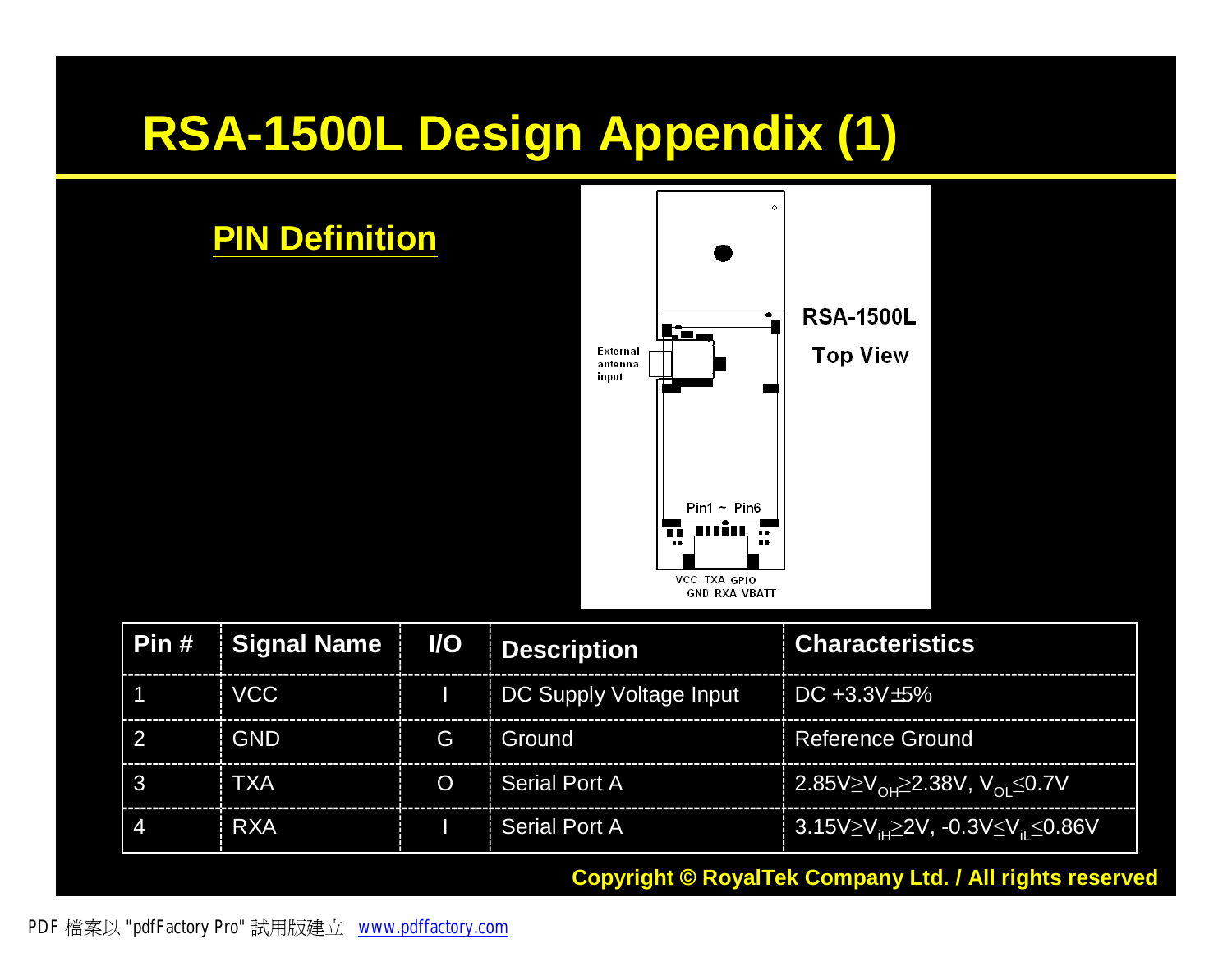# **RSA-1500L Design Appendix (2)**

| Pin # | Signal Name | <b>VO</b>              | <b>Description</b>           | <b>Characteristics</b>                                                                                                         |
|-------|-------------|------------------------|------------------------------|--------------------------------------------------------------------------------------------------------------------------------|
|       | <b>GPIO</b> | $\mathsf{U}\mathsf{O}$ | General Purpose I/O          | $\frac{1}{2}$ 3.15V≥V <sub>iH</sub> ≥2V, -0.3V≤V <sub>iI</sub> ≤0.86V<br>  2.85V≥V <sub>OH</sub> ≥2.38V, V <sub>OL</sub> ≤0.7V |
|       | VBATT       |                        | <b>Backup voltage supply</b> | $\pm$ DC +2.5V~+3.6V<br>Current ≤10uA                                                                                          |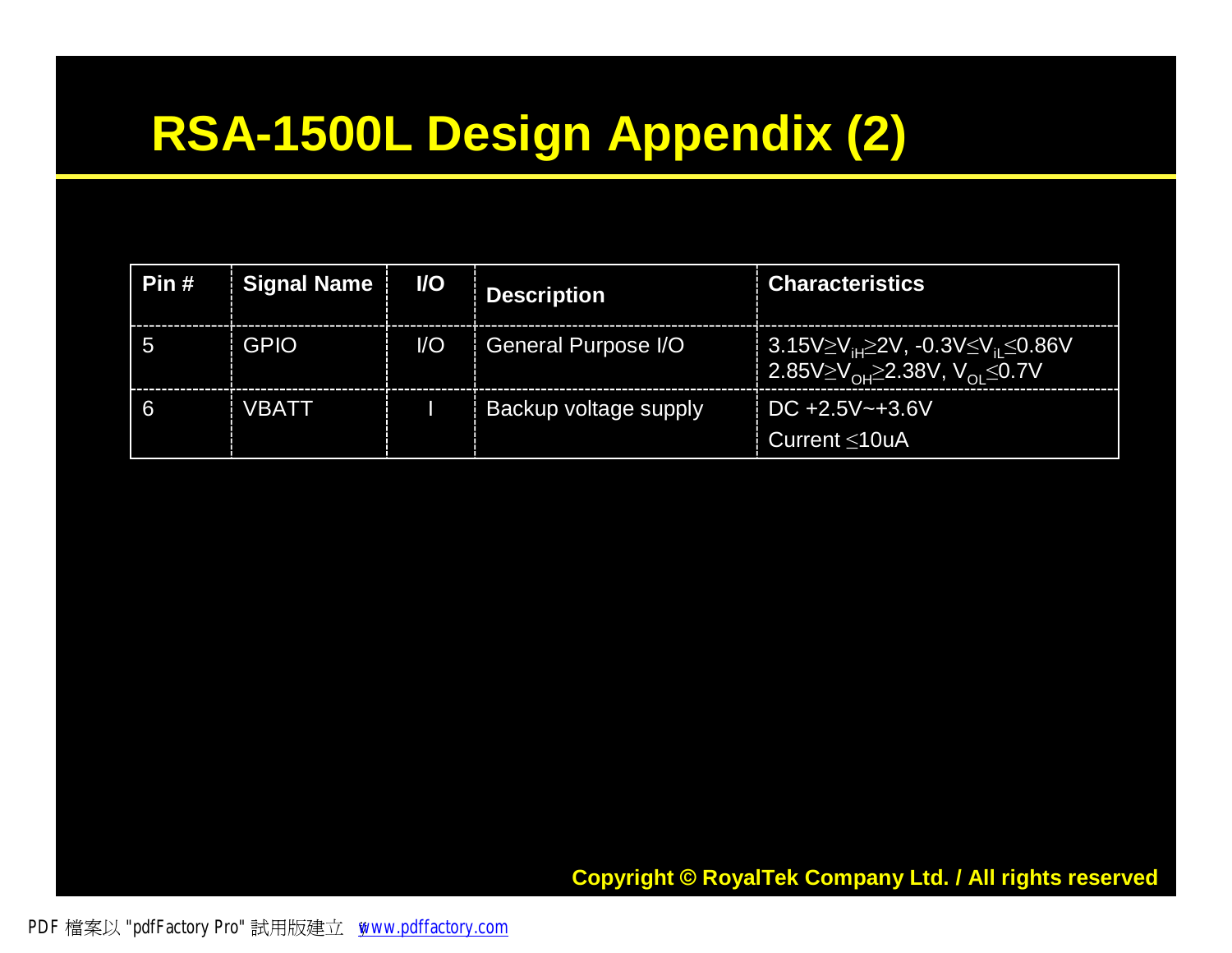# **RSA-1500L Design Appendix (3)**

#### **RSA-1500L Block Diagram**

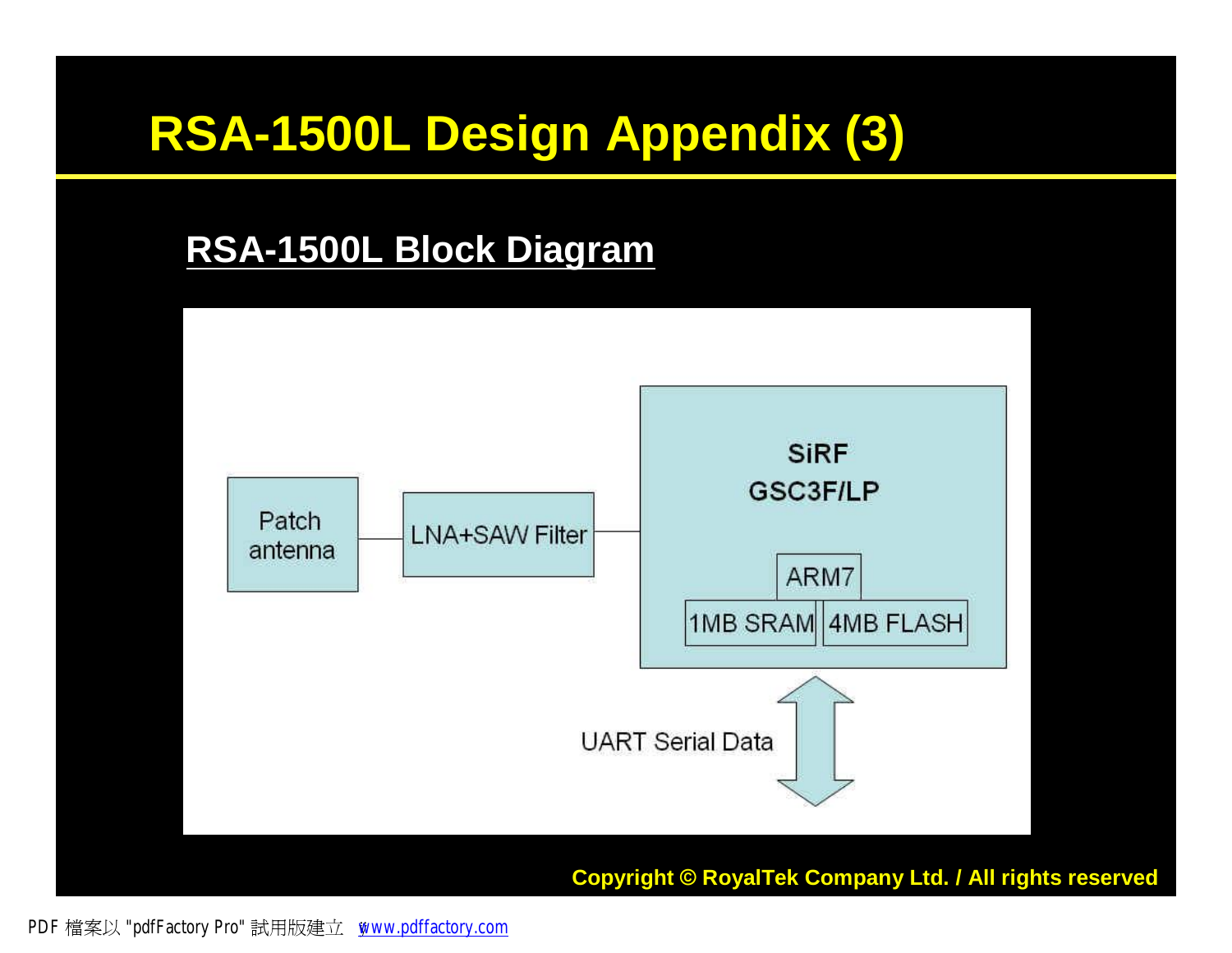# **RSA-1500L Design Appendix (4)**

#### **Reference of Application Circuit**